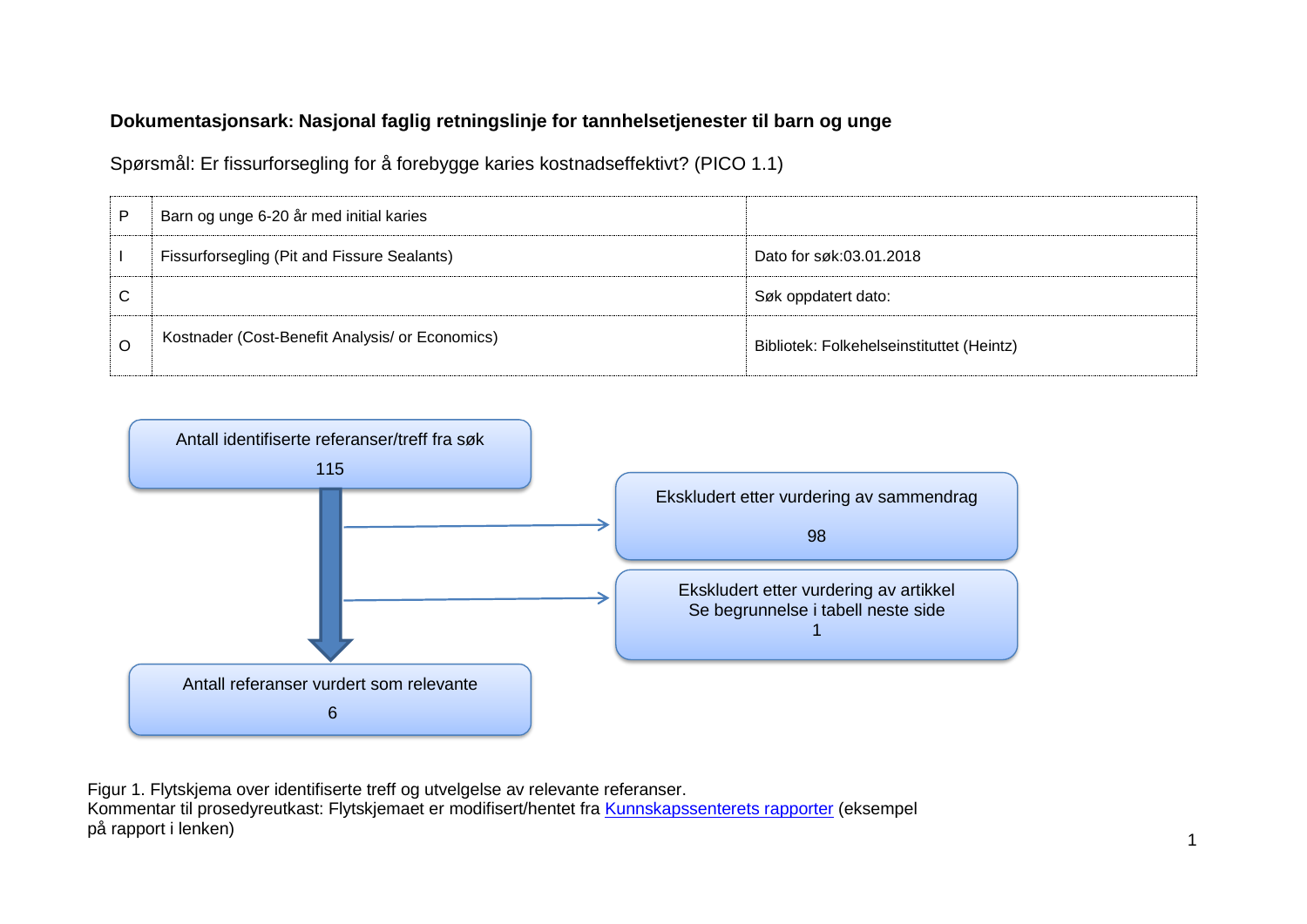## **Tabell 1a. Inkluderte systematiske oversikter (oversiktsartikler).**

| <b>Forfatter</b> | Àr   | <b>Tittel</b>                                                                                                                           | <b>Metodisk kvalitet (bruk</b><br>sjekklister Kunnskapssenteret) | <b>Siste</b><br>litteratursøk | <b>Egne kommentarer</b> |
|------------------|------|-----------------------------------------------------------------------------------------------------------------------------------------|------------------------------------------------------------------|-------------------------------|-------------------------|
| Griffin SO       | 2017 | <b>Evaluation of School-Based</b><br>Dental Sealant Programs: An<br><b>Updated Community Guide</b><br><b>Systematic Economic Review</b> | Moderat                                                          | 03.01.2018                    |                         |
|                  |      |                                                                                                                                         |                                                                  |                               |                         |
|                  |      |                                                                                                                                         |                                                                  |                               |                         |
|                  |      |                                                                                                                                         |                                                                  |                               |                         |

#### **Inkluderte systematiske oversikter (oversiktsartikler).**

1. Griffin SO, Naavaal S, Scherrer C, Patel M, Chattopadhyay S, Community Preventive Services Task F. Evaluation of School-Based Dental Sealant Programs: An Updated Community Guide Systematic Economic Review. Am J Prev Med 2017;52(3):407-15.

#### **Inkluderte studier eller analyser av kostnadseffektivitet.**

- 2. Neusser S, Krauth C, Hussein R, Bitzer EM. Clinical effectiveness and cost-effectiveness of fissure sealants in children and adolescents with a high caries risk. GMS Health Technol Assess 2014;10: Doc02.
- 3. Neidell M, Shearer B, Lamster IB. Cost-Effectiveness Analysis of Dental Sealants versus Fluoride Varnish in a School-Based Setting. Caries Res 2016;50 Suppl 1:78-82.
- 4. Khouja T, Smith KJ. Cost-effectiveness analysis of two caries prevention methods in the first permanent molar in children. J Public Health Dent 2017;18:18.